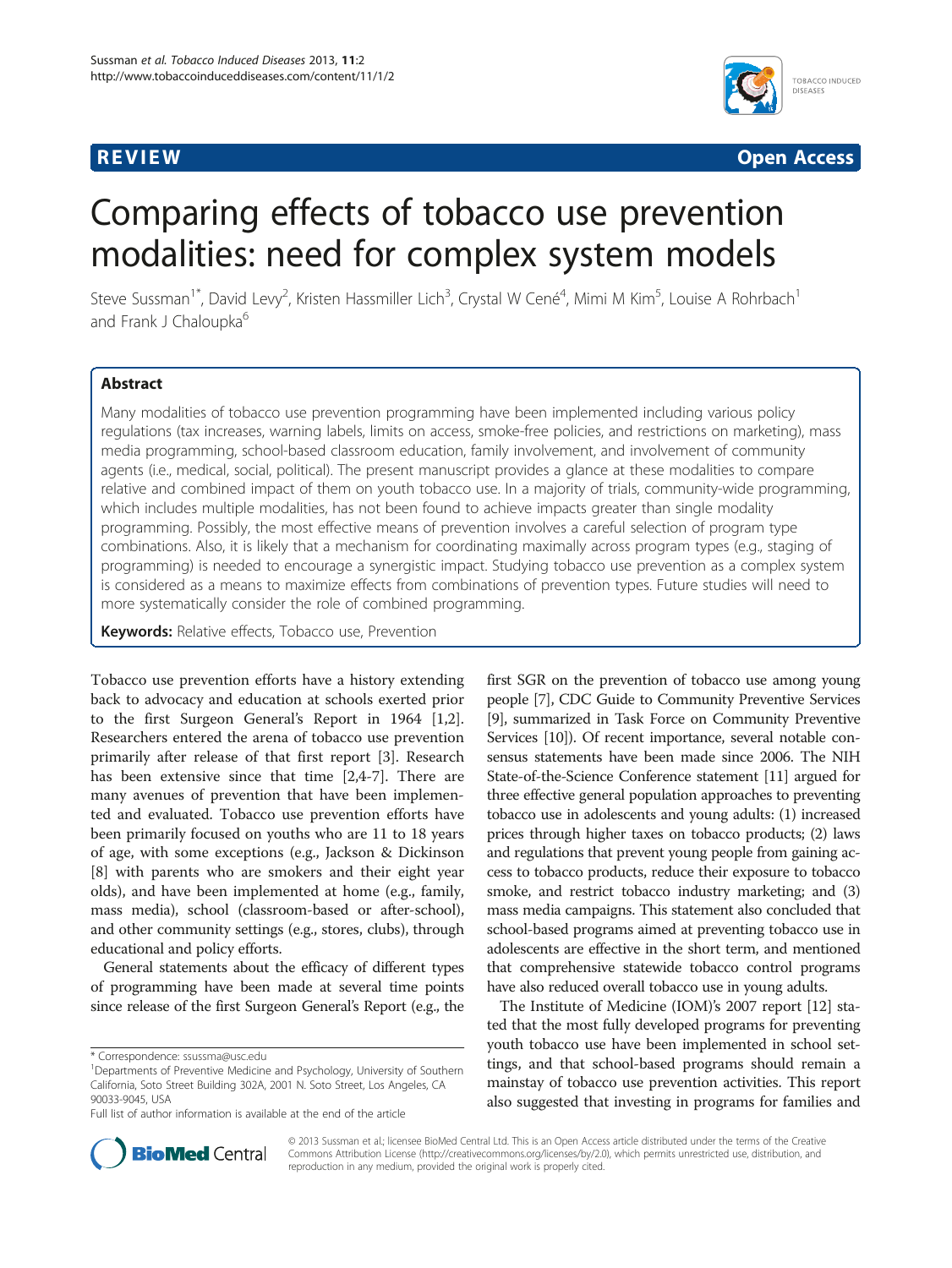health care providers is warranted, even though the evidence base remains thin. Finally, the report recommended funding of mass media campaigns.

Next, the National Prevention Council's report [[13](#page-11-0)] was published in 2011. This report stated that effective strategies include adopting and enforcing comprehensive smoke free laws in multiple settings; implementing mass-media and counter-marketing campaigns; making options that help people quit accessible and affordable; and implementing evidence-based strategies to reduce tobacco use by children and youth. In addition, this report supported full implementation of the 2009 Family Smoking Prevention and Tobacco Control Act [\[14](#page-11-0)]. This act grants the U.S. Food and Drug Administration (FDA) authority to regulate the manufacture, marketing, and distribution of tobacco products. Falling under FDA authority, in principle, means that all nicotine-containing products, including cigarettes, are considered drug delivery devices subject to the same rigorous safety standards as other drugs.

Finally, the 2012 Surgeon General's Report [[2\]](#page-11-0) concluded that that mass media campaigns, comprehensive (multiple type) community programs, and comprehensive statewide tobacco control programs can prevent the initiation of tobacco use and reduce its prevalence among youth. This report also concluded that increases in cigarette prices reduce the initiation, prevalence, and intensity of smoking among youth and young adults. Third, this report concluded that school-based programs with evidence of effectiveness, containing specific components, can produce at least short-term effects and reduce the prevalence of tobacco use among school-aged youth.

# The approach of the present study

We revisit different modalities of tobacco use prevention programming. "Modalities" of tobacco use prevention programming have been previously referred to as "types" of programming, program "components", types of "policies", "approaches", or "strategies" [\[2,4,5\]](#page-11-0). Basically, "modalities" intends to refer to the different ways and settings employed to attempt to decrease incidence and prevalence of tobacco use among youth (e.g., policy-based, school-based, mass media-based). We use "types" and "modalities" of programming interchangeably in this paper. We attempt to speculate on the unique effect of each program modality. That is, for each modality, we estimate the difference in the percentage change in tobacco use as the result of exposure to the program/policy condition modality minus the percentage change in tobacco use under a control condition. We intend these effects to occur over at least a one-year post-program/policy period, assuming ideal delivery/enforcement. Of course, in some of the comparisons provided, effects were examined over as long as a five-year period (in the school-based work [[2\]](#page-11-0)).

#### **Methods**

The studies were selected through three sources, mainly as a review of previous reviews. First, we included all Cochrane Reviews resulting from a search including the keywords "tobacco use prevention" or "smoking prevention." Second, we included all major U.S. reviews on tobacco use prevention since 2000 that presented data on two or more modalities. Finally, we included previous reviews that the authors had been involved in since 2000 that presented data on two or more modalities. This search process led to a thorough set of published reviews that included most of the relevant studies.

We reconsider literature that reports outcomes utilizing similar analytic approaches, and attempt to consider a wide spectrum of program modalities. We do not consider unique populations (e.g., indigenous youth; [\[15](#page-11-0)]) or unique types of prevention programming (e.g., use of incentives; [\[16\]](#page-11-0)), for which only a couple of research studies exist. Rather, we consider five general types of regulatory approaches/policies (tax increases, warning labels, access laws, smoke-free policies, and marketing/advertisement bans), and mass media, school, family, and community agent modalities of programming (see Table 1). In addition, we consider the results of community-wide approaches, which combine various modalities [\[2,17,18\]](#page-11-0). Finally, we offer structure to the search for synergic program combinations. We suggest directions that future research may take, including consideration of tobacco use prevention as a complex system.

#### Results and discussion

#### Tax increases

A major type of policy used to prevent (and control) tobacco use is through tax increases that result in price increases. Tax or other price increases on tobacco products can curb youths' intention to begin smoking, particularly if

#### Table 1 Modality by incremental impact summary

|                                | Percentage Impact<br>of modality | Implementation<br>considerations |
|--------------------------------|----------------------------------|----------------------------------|
| Modality                       |                                  |                                  |
| Tax-induced<br>Price Increases | 6% to 15%                        | If 20% increase in price         |
| Warning Labels                 | 2%                               | Large (e.g., 50% of pack)        |
| Access<br>Restriction          | 2%                               | Enforced in retail contexts      |
| Totally Ban<br>Public Use      | 6%                               | Total                            |
| Totally Ban Ads                | 4% to 6%                         | Total                            |
| School                         | 5% to 10%                        | With fidelity                    |
| Mass Media                     | 4% to 7%                         | With other programming           |
| Family                         | 5% to 10%                        | If cooperate                     |
| Other Agents                   | 2%                               | If actively involved             |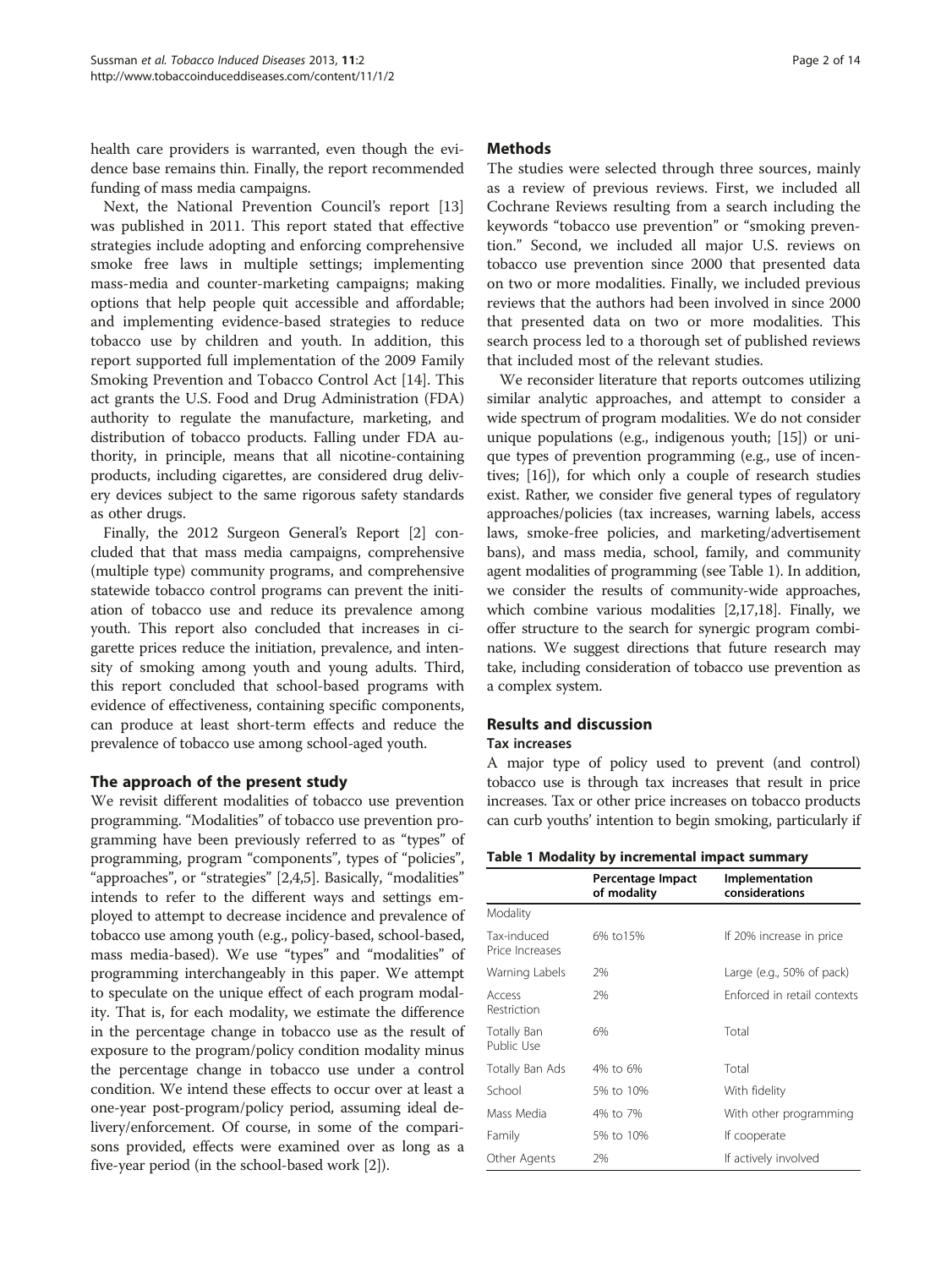large increases are incurred. It has been estimated that a 20% increase in price leads to an incremental reduction of 6% to15% in smoking prevalence among youth [\[4,19](#page-11-0)-[21](#page-11-0)]. For example, subsequent to a cigarette price jump of 22% after passage of the 2009 U.S. Federal Tobacco Tax, youth smoking  $(8^{th}, 10^{th},$  and  $12^{th}$  graders) decreased 14%. When examining price impact it is difficult to control for simultaneous programming and a large scale environmental demand reduction trend due to increased unpopularity of smoking. However, a sharp decrease in prevalence is suggestive of a dramatic event, plausibly the price increase [\[19\]](#page-11-0).

# Use of warning labels

A second type of policy is use of warning labels. Warning labels placed on tobacco products using clear language in ways that cue behavior may provide a preventive impact. That is, youth may see the package warning language and visual imagery, and then feel frightened regarding potential consequences or at least be cued that tobacco use is dangerous, and then not smoke [[2](#page-11-0)[,22](#page-12-0)]. In particular, large graphic warning labels increase awareness of health risks of tobacco use, compared to text warning messages [[2,](#page-11-0)[22](#page-12-0)]. In the Framework Convention on Tobacco Control, 30-50% of the face of the cigarette pack is proposed as the desired size of graphic warning labels depicting disease consequences of tobacco use [[23\]](#page-12-0). Large warnings labels may exert a 2% reduction in smoking prevalence [[4](#page-11-0)]. A limitation of this type of programming would exist if youth are not notably emotionally impacted, or become habituated to labels and, hence, the effect would be weak or temporary [[24\]](#page-12-0). Still, a 2% reduction may contribute to a multipronged impact on tobacco use.

Recently, the Food and Drug Administration (FDA) has attempted to mandate use of graphic large warning labels on cigarette packs in the United States, as has been done in several other countries [\[24\]](#page-12-0), meeting a great deal of legal resistance from the tobacco industry [\[25\]](#page-12-0). Free speech, U.S. business law, and evidence for preventive efficacy of use of warning labels have been topics of debate [[25](#page-12-0)]. Opposing appeal court decisions likely will be resolved at the level of the U.S. Supreme Court (Case #11-5332).

# Access-related tobacco prevention policy

A third policy action pertains to blocking access to tobacco sources among youth. This policy mainly addresses enforcement of the 1992 Federal Synar Amendment (Alcohol, Drug Abuse, and Mental Health Administration Reorganization Act [P.L. 102–321], amendment [section 1926]) which requires all States in the U.S. to prohibit the sale or distribution of tobacco products to persons under 18 years of age, and permits annual, unannounced inspections of tobacco sales outlets to discern noncompliance. If youths are denied access to tobacco at retail sources, they

may be able to use tobacco less often. Indeed, the Synar program has resulted in decreases in self-reports of obtaining cigarettes through store purchases (40% in 1997 down to 9% in 2010, see [[2\]](#page-11-0) p. 711). Standard enforcement of youth access laws may lead to a 2% reduction in youth smoking prevalence [\[21\]](#page-11-0), though some higher estimates have been made based on perfect compliance to no-access regulations (e.g., 25% reduction [[4\]](#page-11-0)). Youth are still able to locate non-compliant retailers that will sell to them or obtain tobacco through non-retail sources such as buying or stealing cigarettes from older siblings, other adults, and requesting older strangers to purchase tobacco for them [[26](#page-12-0)], with standard enforcement.

# Smoke-free environment policy

A fourth type of policy modality is the enforcement of smoke-free environments where youth congregate. A nosmoking public environment law may lead to a reduction of up to 11% among adults, but perhaps only up to 4% to 6% for youth in monthly smoking (perhaps up to a 13% impact on weekly smoking [[2,4](#page-11-0),[5](#page-11-0)[,27,28\]](#page-12-0)), in part because of inadequate enforcement, but also because youth are less likely to smoke in the public purview. In fact, adolescents are most likely to smoke cigarettes and use other drugs in their bedrooms at home [[29](#page-12-0)].

Where antismoking norms have not been established or where there is not strong support, voluntary compliance may be less and enforcement may be minimal. In the absence of voluntary compliance, continued enforcement with meaningful fines may be needed. Certainly, media campaigns and other education oriented programs or policies may be needed to inform the public of the dangers of second hand smoke. These educational approaches may help increase voluntary compliance [[30](#page-12-0)].

# Bans on tobacco advertisement

Tobacco use advertisement/marketing bans are a fifth type of policy action which may also dissuade youth from uptake of tobacco use [[2,4\]](#page-11-0). Less public information aimed at persuading people to use tobacco helps decrease informational social influences conducive to use [[31\]](#page-12-0). A full ban on ads may lead to a 4 to 6% reduction in smoking prevalence [[4\]](#page-11-0). However, partial bans provide a much weaker impact, if any, and product placement (e.g., depiction of smoking in movies and other media) is an example of yet other channels of informational social influence to use tobacco (e.g., covert marketing), which also need to be controlled [\[5](#page-11-0)].

# Mass media impact

The mass media modality includes a variety of dissemination channels to provide a preventive effect. These channels include not only televised campaigns and print format Public Service Announcements (e.g., a new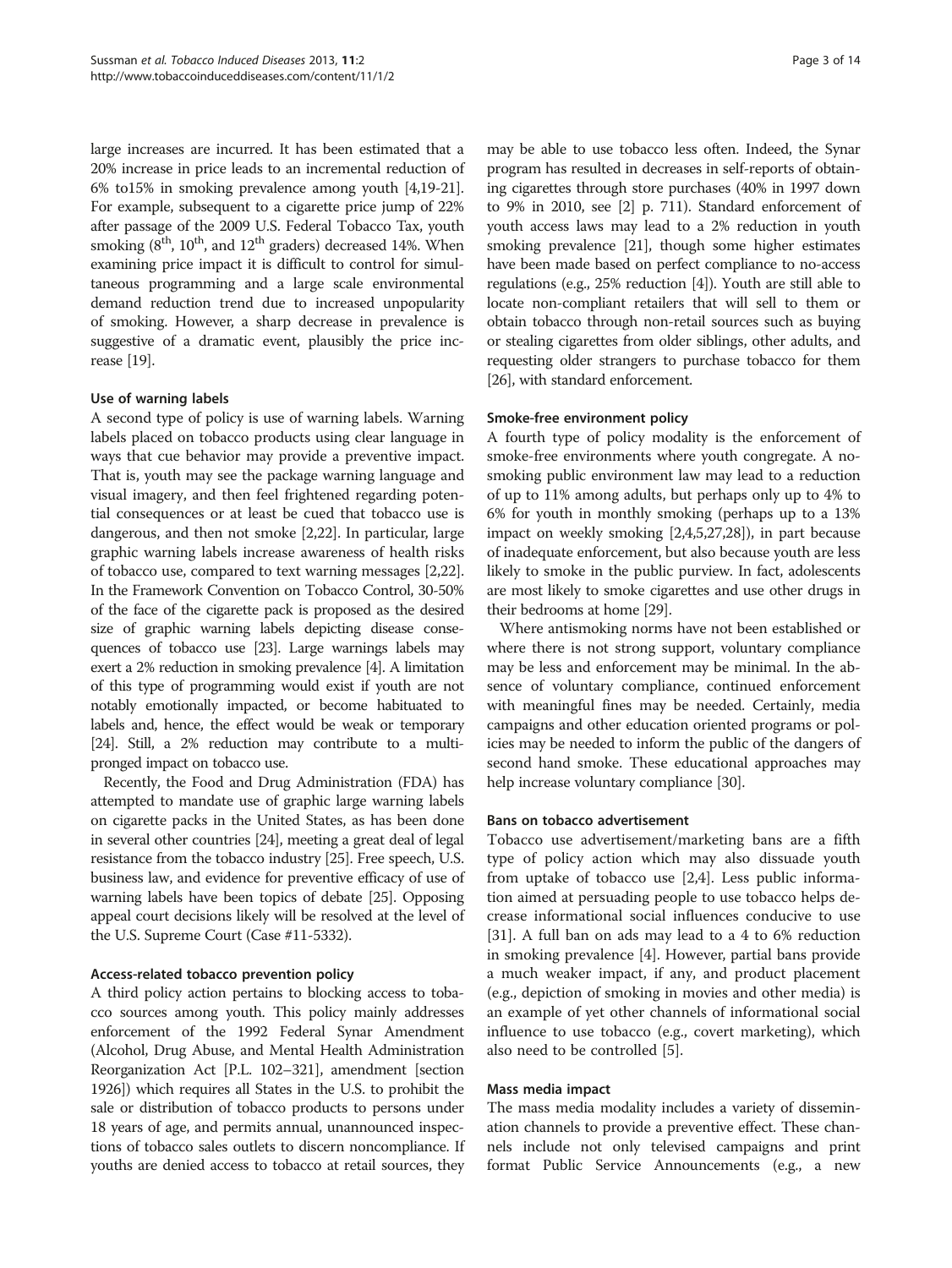National media campaign was launched March 15, 2012 [[32](#page-12-0)]), but also could include use of computers [[33](#page-12-0)], the Internet, interactive CDs (e.g., video games), cell phones (e.g., text messaging), and SMART phones. Mass mediabased prevention efforts are likely to be most successful when they involve novel, fast, unconventional portrayals (e.g., of health effects, passive smoking exposure, tobacco industry deception) to elicit social learning ([\[2](#page-11-0)[,34\]](#page-12-0) on pps. 194–198). Worden, Flynn, and colleagues conducted some of the more rigorous assessments of use of the mass media in studies of cigarette smoking prevention. Through creation of a matched pairs design of school versus school plus media conditions in two metropolitan areas in Vermont and New York, these researchers found that the media component provided a 2% to 8% incremental effect after four years of programming (2.6% versus 4.4% at least one cigarette per week smoking prevalence of school + media versus school only), and two years after that, when participants were in  $10^{th}$  to  $12^{th}$  grades (about 17% versus 25%, respectively). The findings from this study also were moderated by risk. Those at higher risk for continued smoking (they or their family member smoked at baseline) were impacted more strongly by the program (showed a relatively greater decrease in prevalence) than those at lower risk [[35](#page-12-0)].

Snyder and colleagues [\[36\]](#page-12-0) conducted a meta-analysis on the effect of mediated health communication campaigns on behavior change, all of which had involved use of at least one form of community-wide mass media. Youth tobacco use prevention campaigns showed a (small) effect size of .05 to .06 or about a 3% reduction in smoking if exposed to the campaign (also see [\[37](#page-12-0)]). The most upto-date review [[2](#page-11-0)], which also considers the impact of the TRUTH campaign [\[38\]](#page-12-0), asserts a causal effect of the use of mass media campaigns, and a dose–response effect, of aggressively delivered campaigns. There are difficulties with assessment of mass media tobacco use prevention impact, including providing adequate control group comparisons, or examination of mass media impact in isolation from other types of programming. Given these limitations, we estimate that mass media programming may elicit a 4% to 7% incremental preventive effect [[2,4](#page-11-0),[12](#page-11-0)[,33,37-41\]](#page-12-0) contingent on the adequacy of the reach of such programming, the opportunity provided for interaction about the media programming, and supplementation with other types of programming.

#### School-based programming

School-based tobacco use prevention research has experienced a radically varying history in terms of perceived efficacy among the research community [\[6](#page-11-0)]. During the last 25 years of the twentieth century it was considered to be the most efficacious type of programming. Then, beginning approximately in the Year 2000, it was thought to not work except for a few exceptions [[6\]](#page-11-0). Recently, beginning in 2008, it has received renewed interest and is recognized again as an important type of programming (e.g., see [\[6](#page-11-0)[,42](#page-12-0)-[46\]](#page-12-0)). Schools have been a central means of delivery of programming because youth are a captive audience; though institutionalization at schools has not been solidly accomplished. This type of programming was the most widely studied in tobacco use prevention research up until around 2000 [\[6](#page-11-0),[31](#page-12-0)]. A barrage of publicity began a discrediting of school-based tobacco use prevention programming based on the evaluation of the Hutchinson Smoking Prevention Project (HSPP [\[47](#page-12-0)]) which was implemented in the state of Washington among a large sample of small, majority white, rural schools. The HSPP was a clusteredrandomized controlled trial that was conducted from 1984 to 1999. The intervention tested was social influences-based, and was delivered to cohorts of youth from grades 3 to 12 in 40 randomly assigned school districts (n=8388). The analyses indicated that no significant overall differences were found in prevalence rates of smoking between participants in program and control districts in  $12<sup>th</sup>$  grade and 2 years after high school. A closer look at the data indicated that there were district effects, some positive and some negative. In addition, it was not clear if the program even produced short-term (e.g., 1-year post-implementation) effects, which would have dissipated. It remains unclear how to interpret the lack of overall effects from this study [\[2](#page-11-0)]. Subsequently, Skara and Sussman [[45\]](#page-12-0) conducted an empirical review of school-based tobacco and other drug use prevention and found that 15 of 25 programs, at an average of 5 years follow-up, produced at least one positive effect on tobacco use comparing program to control groups. An analysis of program-control percentage differences in initiation of smoking over time revealed an average 11% incremental effect.

The most recent review of school-based approaches [[2\]](#page-11-0) suggests that school-based programs which use interactive delivery methods and take a broad comprehensive social influences/life skills approach with relatively more sessions can demonstrate a one-or-more year incremental reduction of approximately a 5% to 7%. Based on that report and the Skara & Sussman [\[45\]](#page-12-0) review, we suggest a 5% to 10% incremental effect (program minus control condition difference) over an average 5-year post-program period.

#### Family involvement

Family-involvement tobacco use prevention programming that includes more than five sessions or contacts, and instructs one on how to be a good role model, parental monitoring, contingency management, and parent–child communication skills can impact lifetime or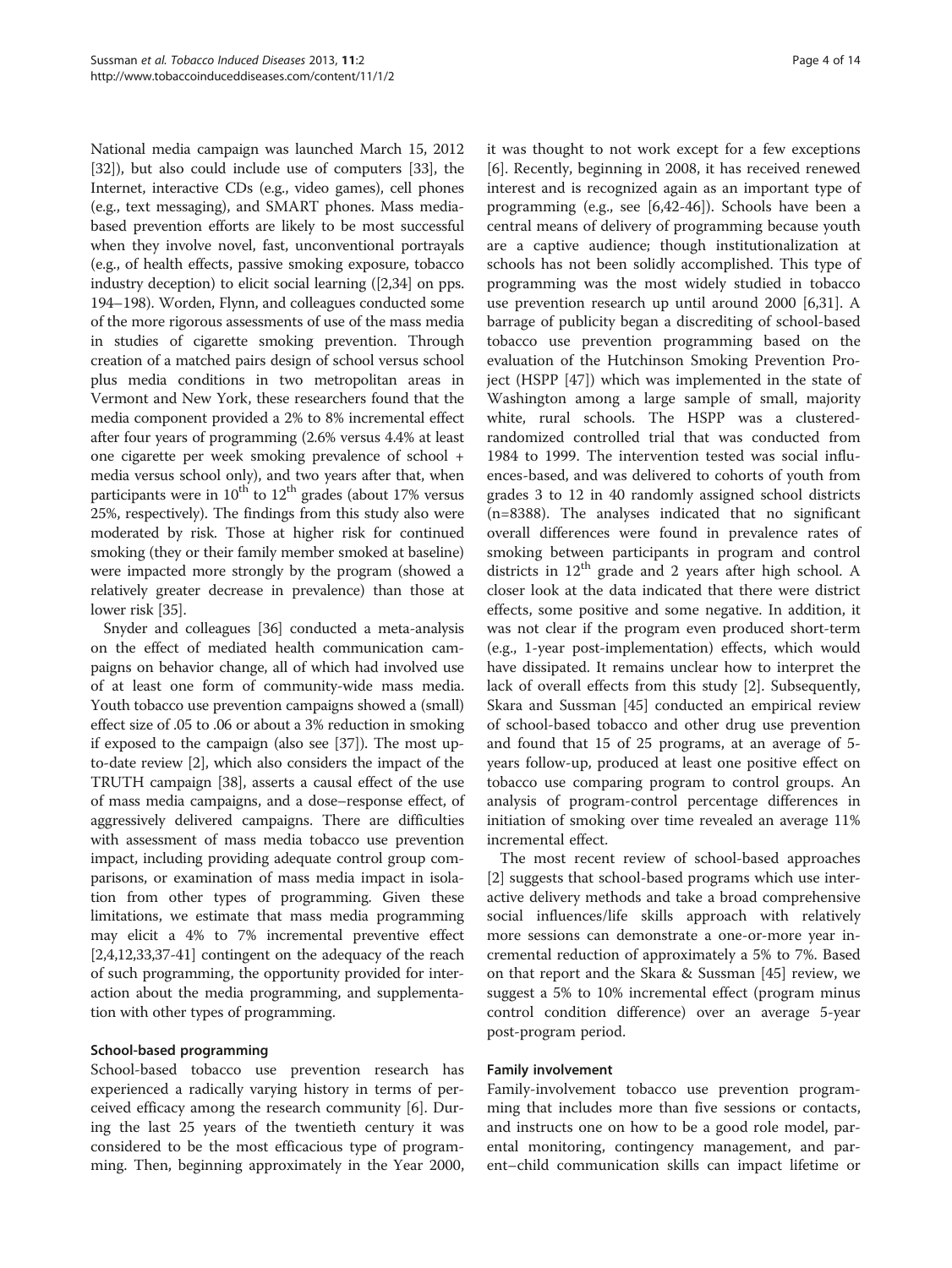more frequent smoking in families that are willing to participate (which may not be easy [\[48](#page-12-0)]), particularly with at-risk youth. In a recent meta-analysis of 20 randomized controlled trials (RCTs) of family-based smoking prevention, considering only those nine trials at minimal or moderate risk of bias and with at least a six-month follow-up, Thomas, Baker, and Lorenzetti [[49](#page-12-0)] found that only four studies that tested a family intervention against a control group demonstrated significant positive effects. One of the five RCTs that tested a family intervention against a school intervention detected significant positive effects. None of the six RCTs that compared the incremental effect of a family + school intervention to school intervention-only, nor one RCT that compared a family tobacco to a family non-tobacco intervention, detected significant effects. We suggest that under optimal conditions, one might find a 5% to 10% incremental effect of family-based programming on youth tobacco use onset or increases.

# Community agents

Provision of prevention messages or endorsement of specific tobacco use prevention programs by medical, social, or political agents or leaders ("champions") is another means of trying to prevent tobacco use. Community agents may include dentists, pediatricians, youth club leaders, local health service personnel, or city leaders (e.g., Michael R. Bloomberg [\[50](#page-12-0)]). While their time to assist in this endeavor is limited, and the effects they exert consequently are likely to be small, community agents come into contact with many families and are often respected by youth. In general, the few studies conducted in this arena have examined providing brief advice on different topics (e.g., tobacco use and sports, nicotine addiction), and providing direct messages not to start smoking or to quit, sometimes involving parents. Thus far most trials involving community agents have been disappointing [[2\]](#page-11-0), and we conjecture that at most a 2% incremental effect might be found (with a few exceptions). Combined with other types of programming, however, involvement of community leaders may be very important [\[17](#page-11-0)[,51](#page-12-0)]. Arguably, this type of programming might be best considered as an aspect of another type of programming (e.g., as a "voice" in a mass media campaign). However, use of community leaders in tobacco use prevention has been considered a separable aspect of programming [[2,](#page-11-0)[51\]](#page-12-0), and we feel that its delineation is conceptually useful (e.g., there may be different types of programming that include or do not include use of community agents). On the other hand, in a vast majority of instances community champions were not introduced as part of controlled trials, or as a separable feature within the program condition of a controlled trial. It would be possible to compare community champions or

systematically include or not include such persons in trials. But this is unlikely to be accomplished in future work. Rather, we can only conjecture regarding their importance and attempt statistical means to try to gauge their impact.

# Tobacco industry youth prevention programming

One additional community agent to consider is representation of the tobacco manufacturing industry. The tobacco industry has continued to respond with various types of youth tobacco use prevention methods [\[52](#page-12-0)]. For example, Altria's current tobacco use prevention programming includes under-age access restriction and age verification (We Card), mandated disengagement from "paid" product placement, due to the Master Settlement Agreement [\[53\]](#page-12-0); deletion of cartoon billboard or stadium ads; deletion of brand name sponsored concerts, merchandise with brand names in the U.S., or provision of samples of cigarettes; very limited modes of impersonal sales (e.g., no more deployment of vending machines); and funding of positive youth development grants (provided to major youth organizations in U.S.) such as ParentFurther [\[54\]](#page-12-0).

There still appears to be the suggestion by the tobacco industry of tobacco use as being a mature, responsible choice among adults, which presents the possibility of a forbidden fruit motivation [[55\]](#page-12-0). Adolescents who perceive cigarette smoking (or other tobacco use) to be socially approved adult behavior (a "responsible" choice) may over time develop intention to smoke cigarettes, as they grow older, and question whether or not the concept of forbidden fruit (i.e., only for adults, not children) should apply to them, as was suggested in a recent study [[55\]](#page-12-0).There is a paucity of evidence that the tobacco industry contributes much *voluntarily* to the community agent effect, and generally the industry is seen to undermine tobacco control efforts [\[2](#page-11-0)].

# Multiple-modality community-wide programming

In principle, "flooding the field" with tobacco use prevention programming and policies help maximize preventive efficacy [\[2,17,18](#page-11-0)[,51,56](#page-12-0)]. Flay [[6\]](#page-11-0) suggested that school plus community programs could double the effect of schoolonly programs. However, his paper only included discussion of five community-level studies. Unfortunately, several community-based efforts have failed to find programmatic effects [[2,17](#page-11-0)[,57](#page-12-0)]. Of particular relevance, Carson et al. ([\[17](#page-11-0)]; also see the review preceding it, [[58](#page-12-0)]) completed a recent systematic review of community-based programming involving multiple types. Twenty-five studies were included in the review (68 other studies did not meet the inclusion criteria). All included studies used a controlled trial design, with 15 using random allocation of schools or communities. Eleven of 25 studies reported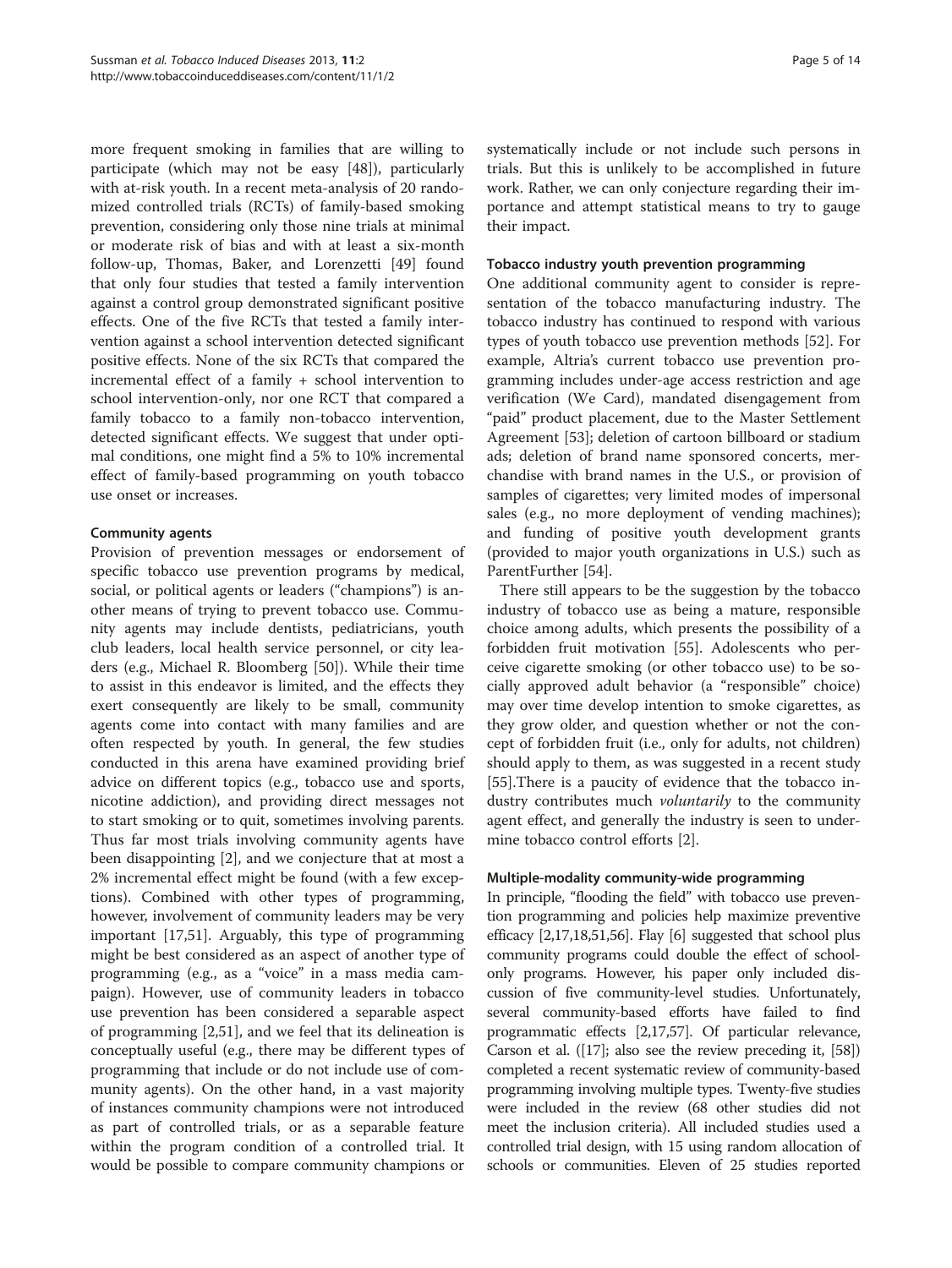tobacco prevention effects. These authors concluded that coordinated, multi-modality community programs may be able to reduce smoking among young people, depending on the combination of strategies used and penetration of the strategies [[17](#page-11-0)]. Likely due to the heterogeneity in combined interventions across reviewed studies, the authors make a minimal attempt to specify the most successful combination or sequencing of interventions; they rather advocate the use of programs for which effectiveness has been demonstrated, that are acceptable to the community, and that are "guided by a combination of theoretical constructs about how behaviors are acquired and maintained" (p. 19 [\[17\]](#page-11-0)).

An examination of the review by Carson et al. (Table two [[17](#page-11-0)]) suggests an average effect advantage of multicomponent community-wide programming versus a control condition of 4.7%, in part due to relatively large effects of four studies [[51](#page-12-0),[59](#page-12-0)-[61\]](#page-12-0). One suggestion from these findings is that effects of multi-modality community programming, in general (with a few notable exceptions), are no stronger than with implementation of single component programming. Possibly multi-modality community programming may permit better maintenance of program effects, though even this point is not definite [\[45](#page-12-0)]. The programs that did exert the strongest results tended (a) to involve community organizers or champions closely aligned with the project as supporters, (b) addressed cardiovascular risk reduction as well as tobacco use prevention or otherwise targeted multiple behaviors, (c) provided means of tobacco use cessation as well as prevention, and were (d) extended over a relatively long period of time (possibly involving staging in implementation of different modalities).

Community-based programs include many different types, such as statewide or multi-state efforts, and within-state community-based efforts involving different sized communities, all that may involve a variety of different modalities of programming in the mix, with utilization of different types of research designs. Thus far, it has not been possible to discern the relative impacts of these variations in implementation design. Another point to consider is that price and enforcement of no-smoking policy measures generally were not assessed as part of these multi-component community-wide programs. It is possible that combining these regulatory policy-based measures with community-wide programming is a sin qua non to producing long-lasting large decreases in tobacco use prevalence over time [[2](#page-11-0)].

# Considering incremental effects of tobacco use prevention program modalities

Certainly, there are many limitations when trying to examine effects across different types of tobacco use prevention modalities. First, we gauged effects based on

previous reviews' overall effects (some involving metaanalytic derived estimates or simulations), or through simple averaging of differences across studies which provide a rather gross estimate (e.g., we didn't consider standard errors of estimates). The reviewed findings may be confounded with other factors, such as the social norms regarding smoking in different states or countries. Also, there is the possibility that modality incremental effect estimates may actually reflect synergic or dampened effects due to trying to isolate the impact of the modality in the context of other social events or modalities.

Second, it is difficult to measure the impact of several of these types of programming in general. For example, price increases should provide a preventive impact on adolescents. However, there are relatively few national level datasets to provide appropriate data for archivaltype analysis among teens. As another example, comparison conditions are difficult to create for mass media programming. As yet another example, school-based research study impact is unlikely to reflect impact under more usual conditions of delivery (dissemination-related impact). Also, family-based tobacco use prevention programming may provide a 5% to 10% impact on tobacco use under ideal conditions. However, it is difficult to enroll a majority of families in such programming or evaluate it.

Third, it is difficult to compare modalities, considering that estimates are derived of necessity from different types of research designs. For example, one can do a randomized trial of a school-based intervention, but not of a tax increase or a smoke-free policy. In the former case, one may examine changes in program and control groups directly. In the latter case, one suggests that tobacco use prevalence change would reflect naturally occurring increases in tobacco use over time if no policy was added. This may not be true since many simultaneous events may impact on tobacco use prevalence. However, the idea still is to compare changes in a program condition (some percentage decrease in tobacco use due to a policy or program) minus changes in a control condition (e.g., a 3% increase in last 30-day smoking per year [\[31\]](#page-12-0)). This approach, or approaches like this one, have been considered previously through use of simulation modeling, meta-analysis, or empirical review of rough mean estimates [[2,4,5](#page-11-0)].

A final issue regarding the difficulty in measuring the impact of modalities pertains to their comparative costeffectiveness. The cost-effectiveness of different modalities is of importance, and will surely figure into policy makers' decisions on which modality or combinations of modalities to implement. Also, there have been some cost-effectiveness studies on some modalities or specific programs within modalities (e.g., youth access ([\[62](#page-12-0)]; \$44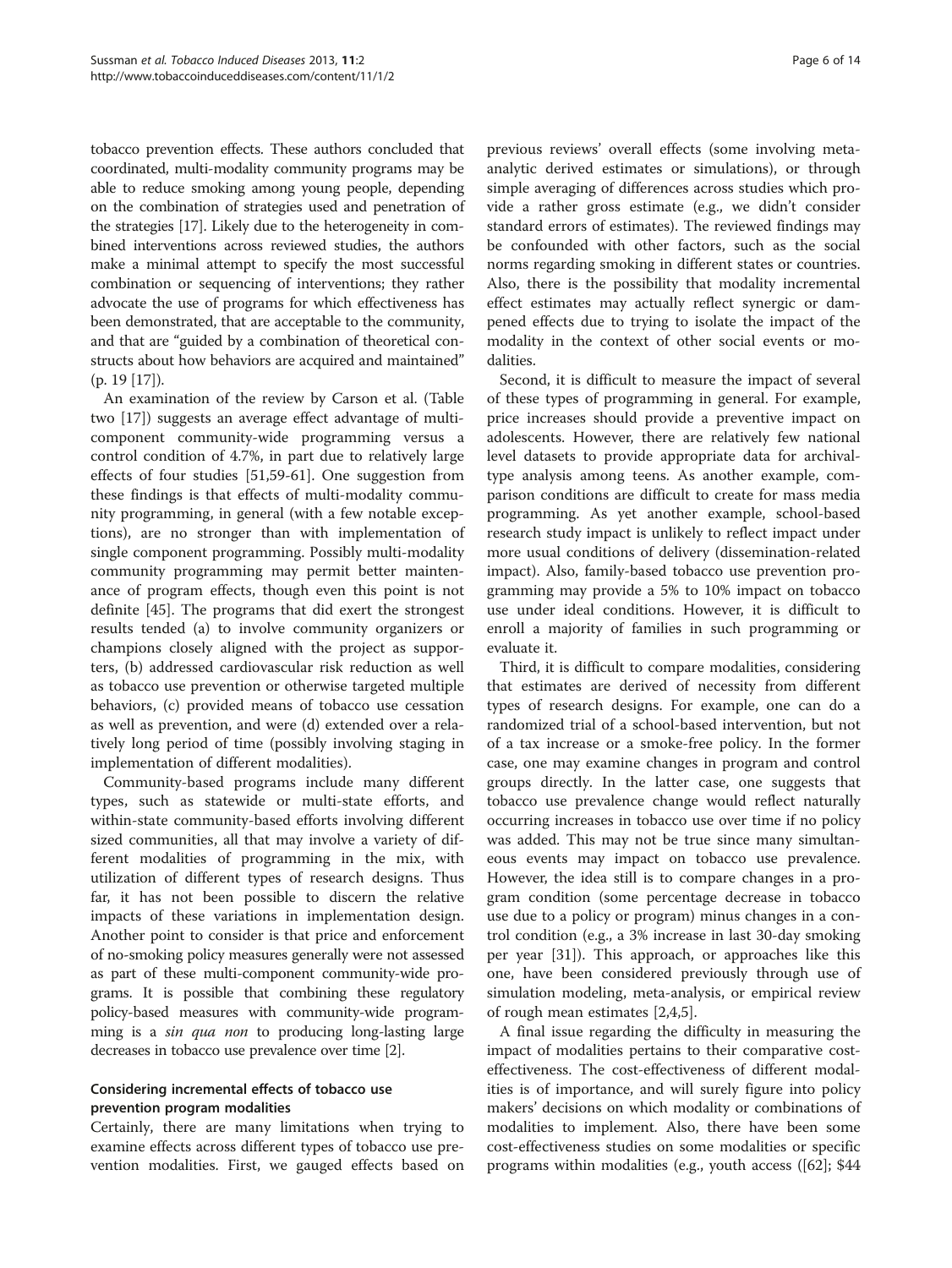to \$8,200 cost per year of life saved), smoking restrictions ([\[63](#page-12-0)]; \$42-\$78 billion total savings in U.S. due to a national smoke-free environment), mass media programming ([[64](#page-12-0)]; adjusted program cost per smoker averted \$6069), school-based programming ([[65\]](#page-12-0); savings of  $$13,316$  per year of life saved), and taxation ([\[66](#page-12-0)]; \$20 average cost for death and disability-adjusted life years averted). Certainly, some interventions are relatively low cost and highly effective, so relatively cost-effective (e.g., besides costs of enactment: taxation, smoke-free public areas, and graphic warning labels). Others are higher cost but also cost-effective relative to yet other health interventions (mass media public education campaigns, school-based prevention, and youth access restrictions). However, there is dearth of studies in the cost-effectiveness literature on tobacco use prevention. Also, it is difficult to gauge the comparative cost-effectiveness of the modalities presented. Gauging the costs of enacting a law to guide imparting a modality, publicizing and implementing or enforcing a modality, evaluating the modality within and over time, and assessing the shelf-life of a modality (e.g., a mass media program can "get old") is complex; and calculation and type of cost-effectiveness statistics used vary. Thus, a great deal of error variance exists in making estimates of type of programming effects. Finally, the mere analytic complexity of examination of multiple-type effects simultaneously makes it difficult to discern maximal combinations of types of programming.

Evaluation challenges aside, the fact that communitywide multi-modality programming provided effects that in a majority of cases was not stronger than singlemodality type programming, suggests that either (a) there were key modalities missing from many of these trials, (b) that there were countervailing forces in operation, programming was implemented at inappropriate youth developmental levels, or in an unsupportive larger social environment (e.g., see [\[67\]](#page-12-0)), or (c) that somehow certain otherwise successful components might have operated negatively together within the system of application.

More generally, it is not clear how different modalities will combine to produce program effects. For example, it is possible that one type (e.g., mass media) may provide a maximum subjective impact on youth, such that adding a second component (e.g., school-based classroom education) would not provide an incremental effect (ceiling effect). As more modalities are included, it becomes more likely that a subset will produce a ceiling effect and any others will provide no additional impact. A second possibility is that of a potentiating effect, in which one modality may exert little impact except when combined with another modality. For example, a mere "push" by a community leader may exert no effect unless it is associated with a highly credible community-based program. Third, it is possible that two or more components might all contribute additively. Inclusion of more and more types of programming would result in increasingly strong effects. Fourth, the components may, in some cases, provide a *synergistic impact*. That is, it is possible that greater than additive (for example multiplicative) effects may result from monopolizing the social environment with multiple modalities. Finally, it is possible that one type of programming could detract from another; that is, the effect of one type of programming may negate the potential impact of the other (an antagonistic effect). For example, one might envision, at least in some cases, parents wanting to be the sole provider of prevention efforts with their children and resenting involvement of the school, which might lead to undermining the impact of the school component. Of course, it is possible that any number of these five types of effects (ceiling, potentiating, additive, synergic, or antagonistic) could occur when considering any number of modalities.

#### Future directions of tobacco use prevention research

There is still considerable room for progress on implementation of individual program modalities. For example, taxes are well below the levels recommended by the World Bank/World Health Organization; many populations are not covered by comprehensive smoke-free policies (all worksites, bars, restaurants and other public places); smoke-free areas might be extended to other venues (e.g., cars with children present, outdoor spaces like parks and beaches, or multi-unit housing); also, public education campaigns and other efforts supported by state programs have experienced funding cuts and are way below what Centers for Disease Control and Prevention recommends [\[2,](#page-11-0)[53,66](#page-12-0)]. There is much more that can be done to prevent the health consequences of tobacco use through maximizing the impact of single modalities [[2](#page-11-0)].

Second, few efforts have attempted to apply programming to all types of tobacco products [\[68,69](#page-13-0)]. For example, a few recent studies have found an inverse relationship among adolescents between product-specific tobacco taxes (or prices) and the propensity to use smokeless tobacco, the intensity of its use, and the prevalence of cigar smoking [[2](#page-11-0)]. With the new FDA authority (Family Smoking Prevention and Tobacco Control Act), the next immediate new frontier for tobacco control appears to be product modification, such as reduced nicotine cigarettes, cigarettes with less harmful constituents, or safer tobacco products [[14](#page-11-0)]. However, these developments could backfire for tobacco use prevention efforts – if youth would now feel that smoking uptake is less risky due to perceived increased ease of quitting, or reduced harm of alternative tobacco products. Another policy that is being considered is removing flavor additives and menthol, because these might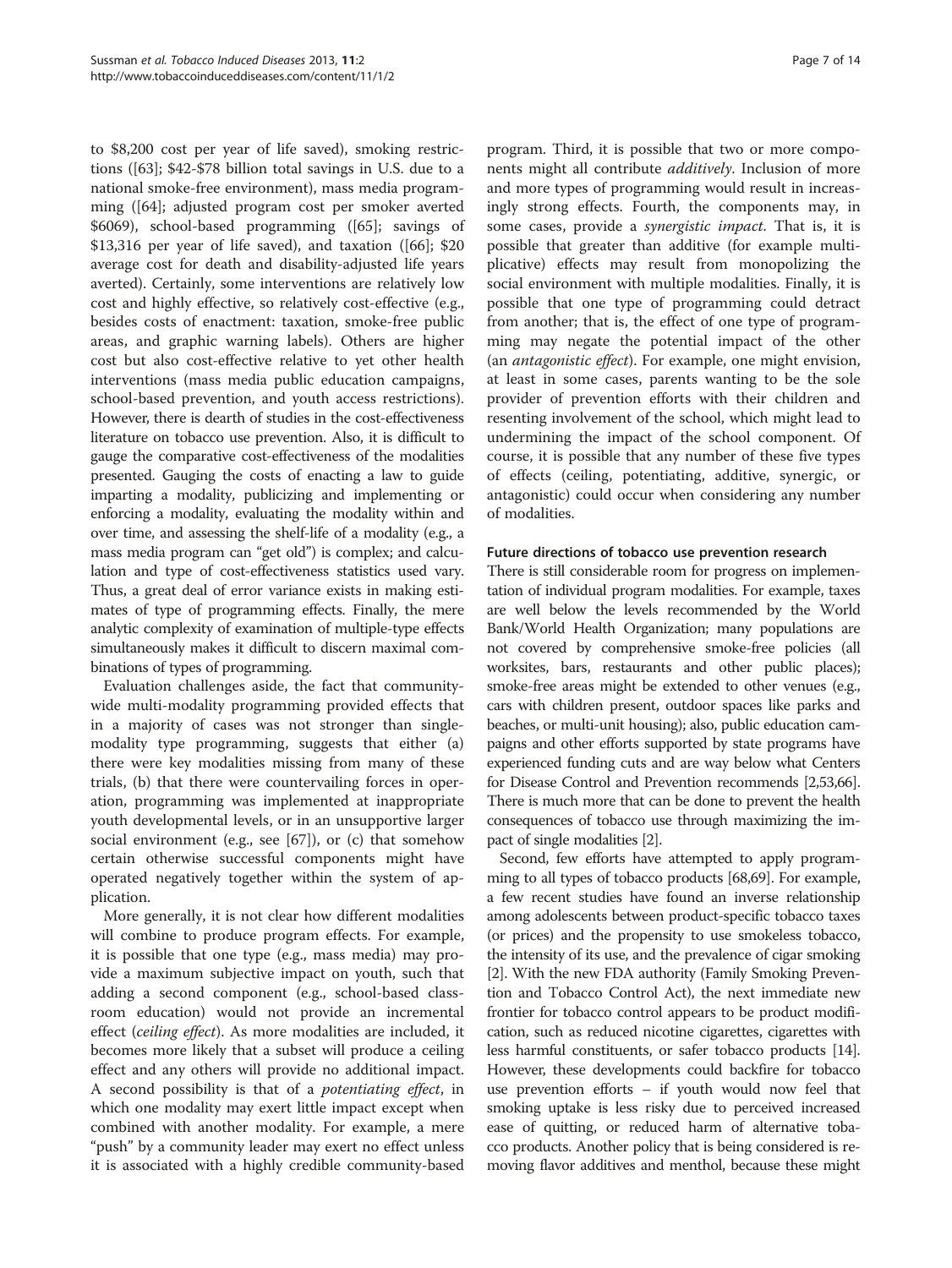make tobacco products appear more like candy to youth [[70](#page-13-0)]. Elimination of mentholated cigarettes could have a major public health impact due to smoking prevention or cessation among future or current menthol cigarette smokers [\[71](#page-13-0)]. Application of various prevention modalities to all tobacco products may be needed to provide a uniform impact on multiple tobacco products.

Third, it is not clear how multiple avenues of programming may interact with each other. The five potential models of effects of two or more types of programming (ceiling, potentiating, additive, synergic, or antagonistic effects) may all operate given different combinations of various types of programming. New evaluation directions are needed to be able to discern which combinations of program modalities to use (and in what order) to obtain maximum impacts. Very few program mediation analysis studies have been reported, but might provide direction on how to combine modalities efficaciously. Among the few studies that have been completed, norms manipulation (of prevalence or acceptability) and outcome expectancies manipulation (such as personally relevant consequences) have been found to mediate program effects (e.g., [\[72,73\]](#page-13-0)).

#### Complex systems

Efforts to prevent tobacco use would benefit from conceptualizing tobacco use and its prevention as a complex system. Although there is no common definition, a complex system is typically thought of as an entity composed of many different parts that are interconnected in a way such that the behavior and characteristics of the system as a whole cannot be understood or anticipated from analyzing its components alone [\[74](#page-13-0)]. Many factors can contribute to this complexity including: interrelated components with bidirectional "feedback" loops, relationships among some components not being linear (for example, threshold or ceiling effects), impacts stemming from multiple levels of influence, or there being heterogeneous and often long time delays between cause and effect [[75\]](#page-13-0). In complex systems, small changes (e.g., implementation of a few modalities) can result in large effects and large changes (e.g., implementation of many modalities) may result in small or no effects, and it can be hard to predict which is more likely. Tobacco use prevention is an example of a complex system; examples of each of these characteristics contributing to complexity abound [\[76,77](#page-13-0)]. For example, tobacco use prevention strategies must consider the dynamic interplay between factors at multiple levels [[2\]](#page-11-0) including: *individual* (e.g. genetics, personality characteristics); micro-social (e.g. parental role modeling, social network characteristics, social norms); and *macro-social* (e.g. school systems, advertising campaigns, agricultural initiatives, political parties, political action). Effectiveness of multiple interventions within and across levels has been demonstrated,

targeting a multiplicity of mediating pathways. With this many options, identifying the best combinations of these interventions is daunting.

It is certainly more challenging to study combined intervention programs in complex systems, such as tobacco use prevention, that are "blessed" with many evidence-based options. Fortunately, methods exist to support the analysis of complex systems. A good starting point is the creation of system models based on experience and available data to unpack the "black box" of intervention effects, explaining how intervention modalities lead to effects alone and in various combinations. These models are essentially dynamic system-level hypotheses. They often begin as qualitative diagrams speculating how the system behaves, but many are then quantified – through parameterization of a system of equations or a computational model. Once developed, these "system hypotheses" can be tested against new data, with the goal of evaluating consistency between hypothesis and new real world experiences of implementing combined intervention programs. Though it is not possible to "prove" the validity of a model, the more consistent these hypotheses are with real world experiences, the more confident one becomes in them and the more useful they become in guiding future intervention decisions.

Much can be learned through testing and building confidence in complex system models. First, they offer formal notation for making one's own mental model explicit regarding how complex systems behave and for offering related hypotheses for discussion. Inconsistent models challenge one to revise hypotheses to better match the complete body of evidence. Once constructed, additional simulation and analysis of computational models can be conducted to: (1) support learning about the relative importance of determinants of a complex system's behavior (for example, see [[78\]](#page-13-0)); (2) evaluate the extent to which insights regarding system behavior or modality conclusions are robust to uncertainties in the model, allowing prioritization and valuation of further data collection efforts; and (3) provide virtual "trials" comparing the effects of interventions over time on outcomes of interest such as the prevalence of smoking or other tobacco use [[75\]](#page-13-0). Simulated interventions might involve single or combination approaches, with varying levels of intervention dose or reach.

In tobacco control research there are many examples of effective use of computational modeling, though often developed to study interventions one-at-a-time. An example of a computational model that has been used to study some combined interventions is the SimSmoke tobacco control simulation model. This model projects smoking rates and deaths attributable to smoking (in total and for lung cancer, COPD, heart disease, and stroke), and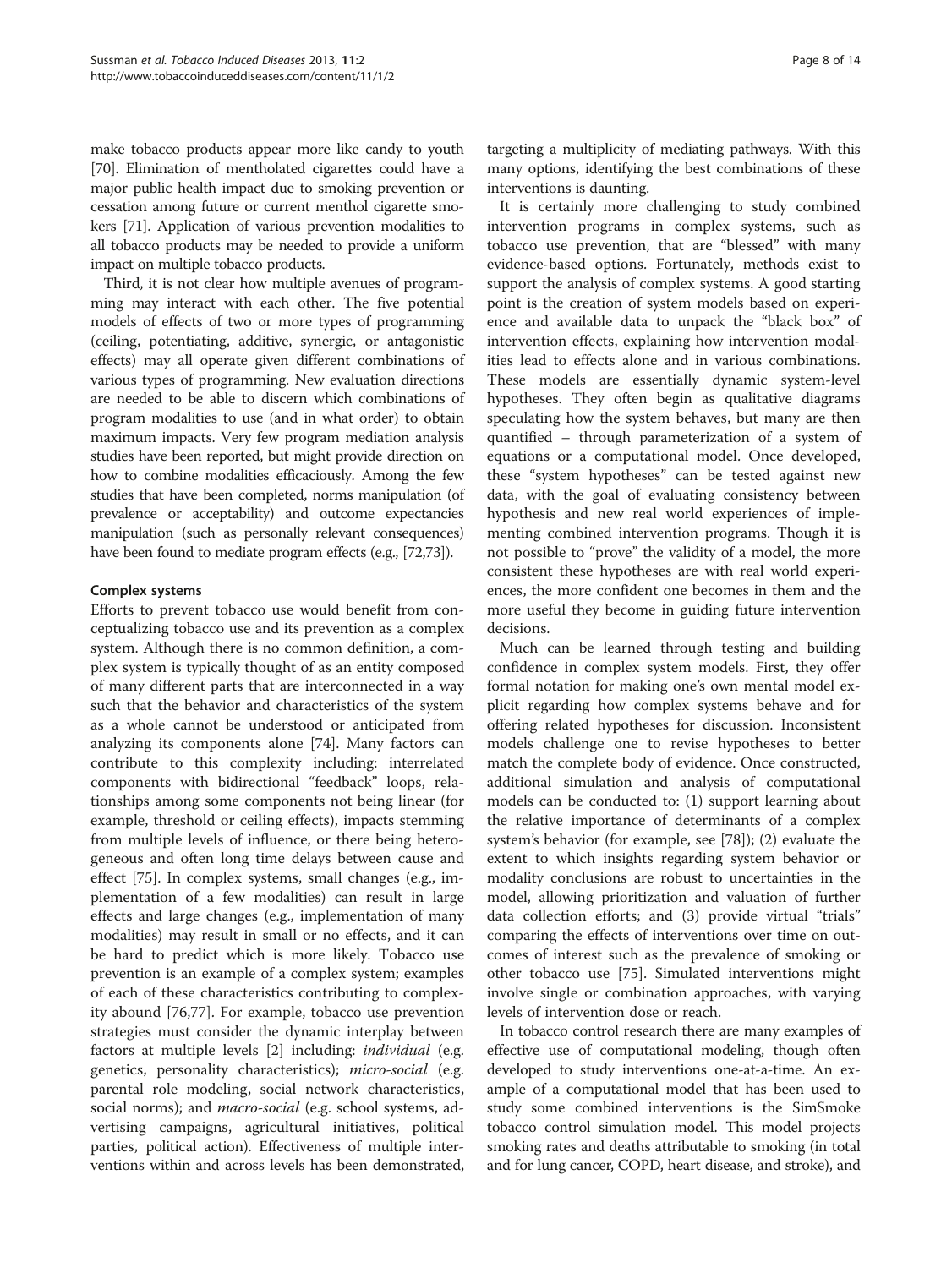<span id="page-8-0"></span>

examines the effect of tobacco control modalities on those outcomes. The model has been used to examine the effect of modalities individually and in combination as a function of varying demographics. The model has been used for predictive/planning purposes, justification of policies individually or as part of a comprehensive tobacco control program, and to help facilitate understanding of the role of tobacco control policies and how they may be most effectively implemented [\[79\]](#page-13-0). The SimSmoke model has been shown to predict smoking prevalence well for different states and nations, though relatively little work has been focused on tobacco use prevention per se. The model appears to predict best in states and nations with strong tobacco control policies (e.g., [\[80-82](#page-13-0)]).

Existing simulation models do capture some nuances involved when prevention modalities are combined. For example, it is quite feasible to simulate the mechanisms affecting synergy when one program modality is combined with a second – that decreases the target population for

the first. As a concrete instance, if both mass media campaigns and school-based programs reduce the number of youth likely to initiate smoking, each will reduce the number in the target population for the other. Conversely, it is feasible to simulate how a program modality might increase the target population for another. As a concrete instance, when a mass media campaign increases the number of current smokers interested in quitting, it may increase the target population for a second intervention making accessible pharmacotherapy to support smoking cessation. More complex and likely real interactions between program modalities warrant further study.

Though real world evaluation of combined programming is preferable to simulation, trials of community-based multi-modality programs are challenging for many reasons. These include the tremendous heterogeneity of community program contexts [[17](#page-11-0)] and the enormous number of modality combinations that would have to be evaluated (which might make such an analysis prohibitively expensive to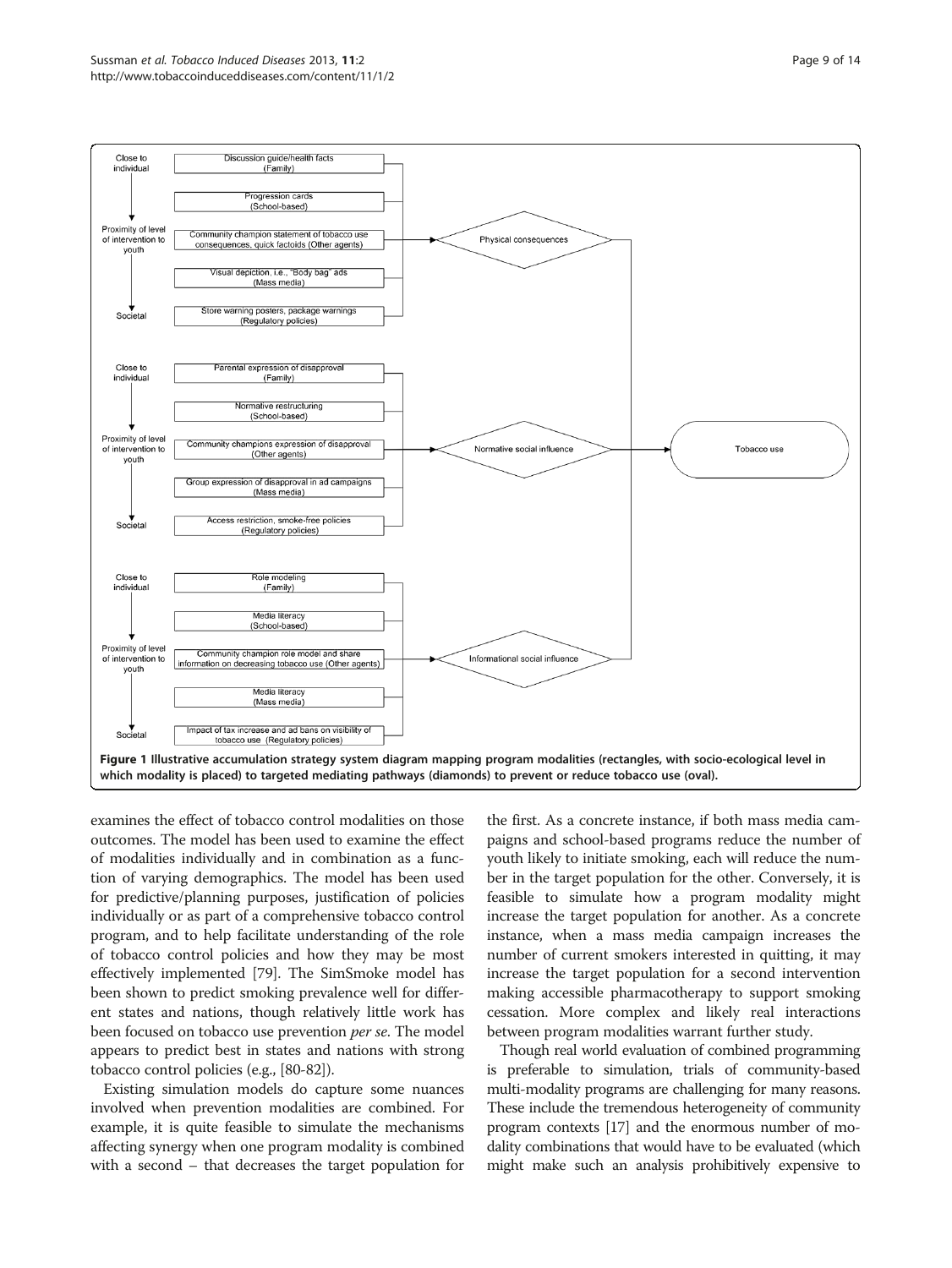<span id="page-9-0"></span>

complete). Integrating theory and past experience through system models could help narrow the number of program modality combinations that would need to be evaluated. To better equip existing and new computational models to support such an analysis plan, one needs to do more to unpack the "black box" currently limiting understanding of mediation of modality and modality combination effects. One promising line of investigation involves the use of theory and systems diagrams to inform the search for synergy in intervention combinations, suggested by Weiner and colleagues [\[83\]](#page-13-0).

Providing guidance to those seeking to combine interventions implemented across socio-ecological levels in cancer treatment, Weiner, Lewis, Clauser, and Stitzenberg identified mechanisms by which combining interventions is more likely to lead to synergy [[83](#page-13-0)]. An illustration of what three of these strategies (i.e., accumulation, facilitation, and amplification) might look like in the context of tobacco use prevention is offered in Figures [1,](#page-8-0) 2, [3](#page-10-0). All three figures map specific strategies from program modalities to mediating pathways, each, in turn, targeted to

prevent or reduce tobacco use. The program modalities were family, school, community (other) agents, mass media, and regulatory-based. The strategies utilized were selected so as to map on to specific mediating pathways. The mediating pathways were derived from work completed by the lead author [\[31\]](#page-12-0) on counteracting tobacco use by engaging in strategies serving to (a) increase perceptions of short-term and long-term physical harm resulting from use (physical consequences), (b) lower perceived or actual acceptability of use (normative social influence), and (c) lower perceived or actual estimates of frequency of use or discount social images associated with use (more covert, informational social influence). Thus, for example, "progression cards" refers to a specific school-based activity that depicts developing of addiction and disease through tobacco use, relevant to the physical consequences mediating pathway [\[31\]](#page-12-0). The specific regulatory mechanisms differed by specific hypothesized mediating pathway as well. For example, an advertising ban might decrease the perceived prevalence or certain social images (e.g., sex appeal, being older) associated with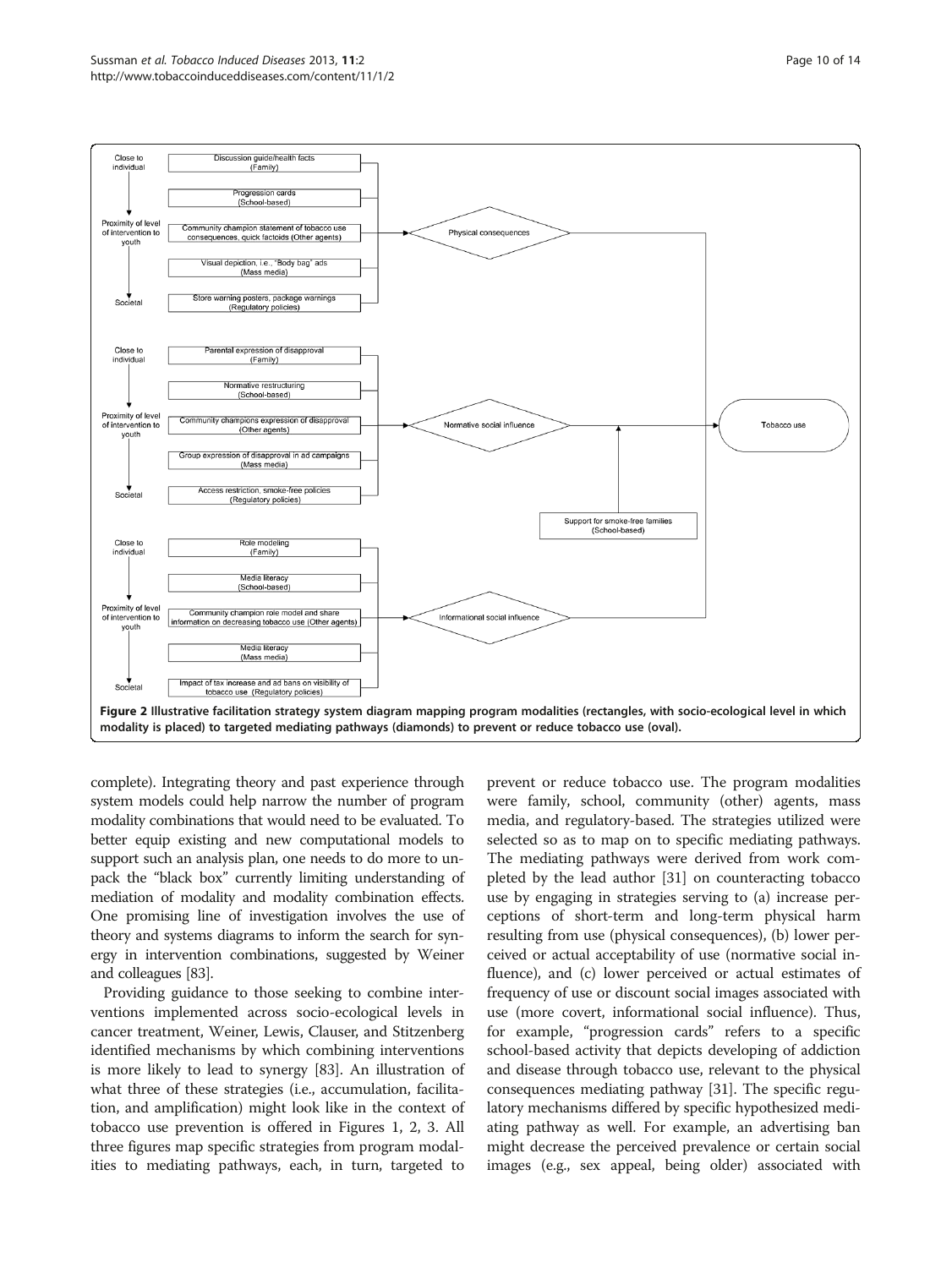<span id="page-10-0"></span>

tobacco use, relevant to the informational social influences mediating pathway. These diagrams are speculative and incomplete, but meant to illustrate specific complex system strategies. Figure [1](#page-8-0) represents the "accumulation strategy" for finding synergy in multi-intervention programs introduced by Weiner and colleagues [\[83\]](#page-13-0) in which intervention synergy is sought through seeking multiple interventions that work through the same mediating pathway(s). Weiner encourages the selection and implementation of interventions to maximize the extent to which they "converge upon" the same target audience while avoiding ceiling effects.

Figure [2](#page-9-0) represents the "facilitation strategy" for finding synergy in multi-intervention programs in which intervention synergy is sought through adding an intervention capable of "clearing the mediating pathway" for the other interventions. In this speculative example, a program designed to prevent or reduce smoking in youths' homes might make possible other prevention modality efforts to impact on the mediating pathways (i.e., demonstrate physical consequences, or counteract normative or informational social influences to use tobacco). For simplicity, in the diagram, an arrow is directed on one of the pathways (to normative social influence).

Finally, Figure 3 represents the "amplification strategy" for finding synergy in multi-intervention programs, through increasing the target audiences' receptivity to the other interventions. In this example, macro-social factors, mass media campaigns and regulatory policy, would be implemented first to "prime" youth to amplify the effect of school-based program modalities that target each mediating pathway considered. In other words, these molar-level impacts could strengthen the impact of a more molecular modality (school-based programming) because they "prime the pump" for molecular-level activities that target the different mediating pathways. Further study and elicitation of such causal models could be built into computational models, which would then offer all of the benefits of computational modeling described above to informing multi-level intervention design.

Tremendous insights are likely to be gained from new models developed to better understand why integrated programming in certain contexts seem to be having less than expected and less than synergistic tobacco use prevention effects, and, more importantly, to inform the design of more effective multi-level, multi-modality tobacco use prevention programs. Figures [1,](#page-8-0) [2](#page-9-0), 3 highlight the contrasts of tobacco use prevention program modalities described in this paper. However, many additional programmatic contrasts beyond those discussed here merit study, such as tobacco industry actions contrasted against tobacco use prevention policy enactment or enforcement (e.g., see 2, pps. 563–564;[[76,84\]](#page-13-0)). Future work might include an even more "molar" view to support more complicated decisions we now face about how to allocate limited resources across a variety of multi-level interventions to address tobacco use prevention, and also counteract tobacco industry attempts to undermine the effectiveness of different types of tobacco use prevention modalities. In future research studies, we expect that a better understanding of multi-pronged tobacco use prevention programming (contrasted with other social forces)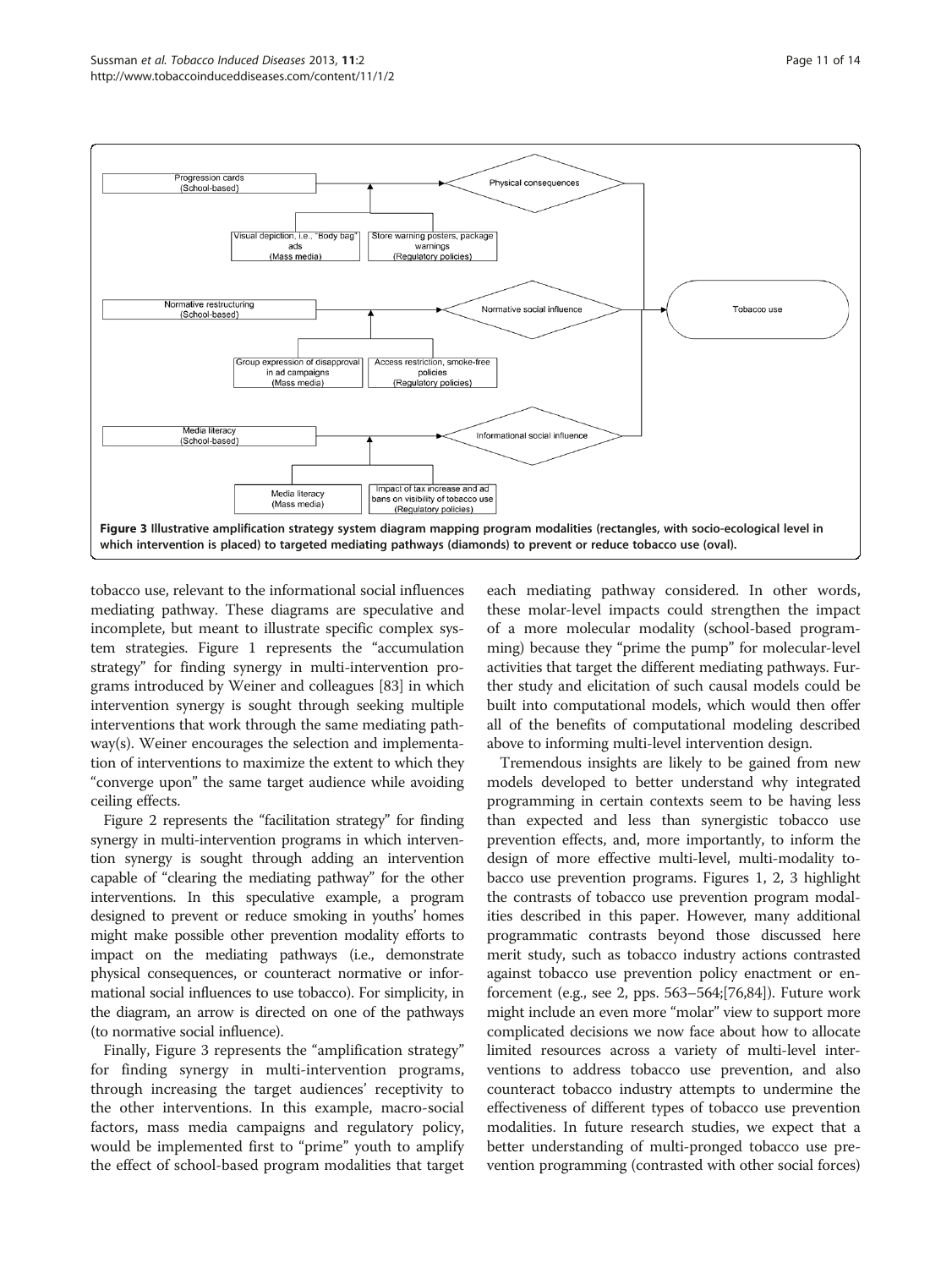<span id="page-11-0"></span>will result as a function of utilization of complex systems as a framework, and that we will be able to maximize the interplay and impact of program types on youth tobacco initiation and increases.

# Conclusion

In a majority of trials, multi-pronged community-wide programming has not been found to achieve impacts greater than single modality programming. Certainly there are many variations in what constitutes a single modality of programming, and there are a myriad of different combination of programming modalities. Attempting to group programming within types may be difficult (e.g., mass media campaigns may be rather different from use of mass media television programs in specific settings), and grouping combinations of single-modality types of programming into a community-wide type of programming is difficult given the many parameters involved (e.g., size of community unit, types and dosages of programming included, relative single-modality cost-effectiveness). Still, considered across several consensus reports, empirical reviews, meta-analyses, and simulation studies, some idea on incremental efficacy is revealed. Importantly, for future research and practice, examination of tobacco use prevention as a complex system may be needed to maximize effects from combinations of modalities of prevention programming. Future studies will need to more systematically consider and uncover the combination rules and related incremental effects underlying efficacious multi-pronged community-based programming.

#### Competing interests

The authors claim no competing financial or person interests with other people or organizations.

#### Authors' contributions

SS took the lead effort on this review paper, including the literature inclusion and writing. DL, FJC, and LAR provided critical read-throughs, suggested additional literature, and provided edits to improve the comprehensiveness and accuracy of the manuscript. DL and FJC were authors on an earlier review which attempted incremental impact estimates and provided expertise on policy modalities. LAR provided expertise on community-based research. KMH, CCW, and MMK also provided critical read-throughs and contributed most of the material on complex systems. All authors made substantive intellectual contributions to this paper. All authors read and approved the final manuscript.

#### Acknowledgements

This paper was supported by a grant from the National Institute on Drug Abuse (#DA020138) and elaborated upon via participation in a conference on translational prevention from the National Institute of Nursing Research (1R13NR013623-01).

#### Author details

<sup>1</sup>Departments of Preventive Medicine and Psychology, University of Southern California, Soto Street Building 302A, 2001 N. Soto Street, Los Angeles, CA 90033-9045, USA. <sup>2</sup>Department of Oncology, Georgetown University, Washington, DC, WA, USA. <sup>3</sup>University of North Carolina at Chapel Hill, Gillings School of Global Public Health, Chapel Hill, NC, USA. <sup>4</sup>University of North Carolina, School of Medicine, Chapel Hill, NC, USA. <sup>5</sup>University of North Carolina, Cecil G. Sheps Center for Health Services Research and the

NCTRaCS Institute, Chapel Hill, NC, USA. <sup>6</sup>Institute for Health Research and Policy, Health Policy Center, University of Illinois, Chicago, IL, USA.

Received: 24 September 2012 Accepted: 17 January 2013 Published: 22 January 2013

#### References

- Blum A: Personal communication; 2012.
- 2. U.S. Department of Health and Human Services: Preventing Tobacco Use Among Youth and Young Adults: A Report of the Surgeon General. Atlanta, GA: U.S. Department of Health and Human Services, Centers for Disease Control and Prevention, National Center for Chronic Disease Prevention and Health Promotion, Office on Smoking and Health; 2012.
- 3. U.S. Department of Health and Human Services: Smoking and Health: Report of the advisory Committee to the Surgeon General of the Public Health Service. Washington, DC: U.S. Department of Health and Human Services (Publication No 1103); 1964.
- 4. Levy DT, Chaloupka F, Gitchell J: The effects of tobacco control policies on smoking rates: A tobacco control scorecard. J Public Health Manag Pract 2004, 10:338–353.
- 5. Sussman S: Risk factors for and prevention of tobacco use. Pedriatric Blood and Cancer 2005, 44:614–619.
- 6. Sussman S, Black DS, Rohrbach L: A concise history of school-based smoking prevention research: A pendulum effect case study. J Drug Educ 2010, 40:217–226.
- 7. U.S. Department of Health and Human Services: Preventing Tobacco Use Among Young People: A Report of the Surgeon General. Rockville, MD: Public Health Service; 1994.
- 8. Jackson C, Dickinson D: Enabling parents who smoke to prevent their children from initiating smoking: Results from a 3-year intervention evaluation. Archives of Pediatric and Adolescent Medicine 2006, 160:56–62.
- 9. CDC Guide to Community Preventive Services; 2012. [http://www.](http://www.thecommunityguide.org/tobacco/initiation/index.html) [thecommunityguide.org/tobacco/initiation/index.html](http://www.thecommunityguide.org/tobacco/initiation/index.html) accessed on Sept. 11.
- 10. Community Preventive Services TFo: Strategies for reducing exposure to environmental tobacco smoke, increasing tobacco-use cessation, and reducing initiation in communities and health-care systems. MMWR 2000, 49(RR 12):1–11.
- 11. National Institutes of Health (NIH): NIH state-of-the-science conference statement on tobacco Use: prevention, cessation, and control. Ann Intern Med 2006, 145:839–844.
- 12. IOM (Institute of Medicine): Ending the tobacco problem: A blueprint for the nation. Washington, DC: The National Academies Press; 2007.
- 13. National Prevention Council: National Prevention Strategy. Washington, DC: U.S. Department of Health and Human Services, Office of the Surgeon General; 2011.
- 14. Public Law 111–31 [H.R. 1256] June 22, 2009 Family Smoking Prevention and Tobacco Control Act; 2012. [http://www.fda.gov/downloads/](http://www.fda.gov/downloads/TobaccoProducts/GuidanceComplianceRegulatoryInformation/UCM237080.pdf) [TobaccoProducts/GuidanceComplianceRegulatoryInformation/UCM237080.](http://www.fda.gov/downloads/TobaccoProducts/GuidanceComplianceRegulatoryInformation/UCM237080.pdf) [pdf](http://www.fda.gov/downloads/TobaccoProducts/GuidanceComplianceRegulatoryInformation/UCM237080.pdf) accessed on Sept. 19.
- 15. Carson KV, Brinn MP, Labiszewski NA, Peters M, Chang AB, Veale A, Esterman AJ, Smith BJ: Interventions for tobacco use prevention in indigenous youth. Cochrane Database Syst Rev 2012, doi:[10.1002/14651858.](http://dx.doi.org/10.1002/14651858.CD009325.pub2) [CD009325.pub2.](http://dx.doi.org/10.1002/14651858.CD009325.pub2) Published Online 8-15-2011. Art. No. CD009325.
- 16. Johnston V, Liberato S, Thomas D: Incentives for preventing smoking in children and adolescents. Cochrane Database Syst Rev 2012. doi[:10.1002/](http://dx.doi.org/10.1002/14651858.CD008645.pub2) [14651858.CD008645.pub2](http://dx.doi.org/10.1002/14651858.CD008645.pub2). Published Online 8-17-2012. Art. No. CD008645.
- 17. Carson KV, Brinn MP, Labiszewski NA, Esterman AJ, Chang AB, Smith BJ: Community interventions for preventing smoking in young people. Cochrane Database Syst Rev 2011, doi:[10.1002/14651858.CD001291.pub2](http://dx.doi.org/10.1002/14651858.CD001291.pub2). Issue 7. Art. No. CD001291.
- 18. Flay BR: Approaches to substance use prevention utilizing school curriculum plus social environment change. Addict Behav 2000, 25:861–85.
- 19. Huang J, Chaloupka FJ: The impact of the 2009 Federal Tobacco Excise Tax increase on youth tobacco use. Cambridge, MA: National Bureau of Economic Research; 2012. NBER Working Paper no. 18026, JEL No. I10,I18.
- 20. Tauras JA, Chaloupka FJ: Price, clean indoor air laws, and cigarette smoking: Evidence from longitudinal data for young adults. Cambridge, MA: National Bureau of Economic Research; 1999. NBER Working Paper no. 6937, JEL No. 6937.
- 21. Tworek C, Yamaguchi R, Kloska DD, Emery S, Barker DC, Giovino GA, O'Malley PM, Chaloupka FJ: State-level tobacco control policies and youth smoking cessation measures. Health Policy 2010, 97:136–144.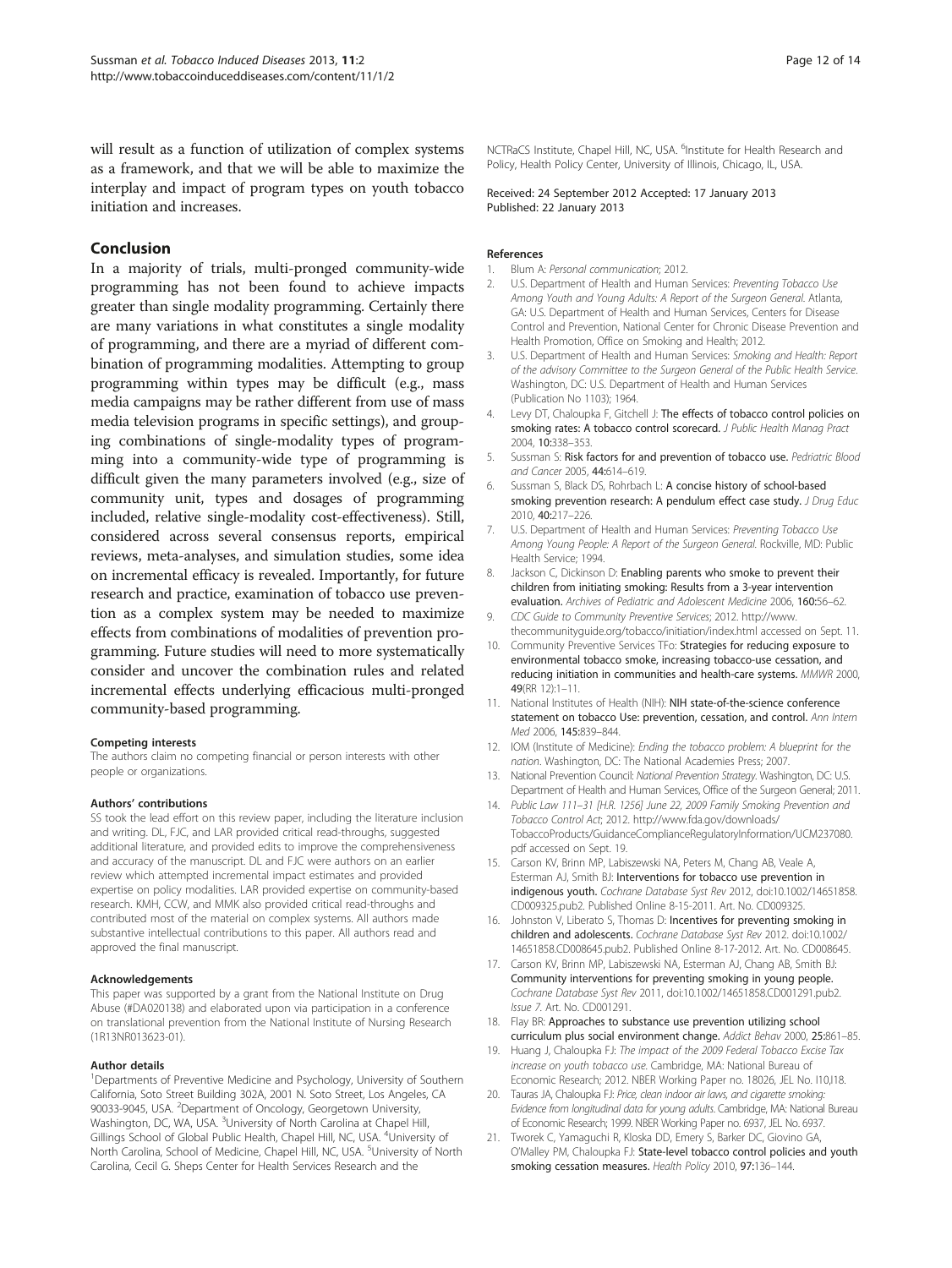- <span id="page-12-0"></span>22. Vardavas CI, Connolly G, Karamanolis K, Kafatos A: Adolescents perceived effectiveness of the proposed European graphic tobacco warning labels. Eur J Public Health 2009, 19:212–217.
- 23. Depicted Disease Consequences of Tobacco Use; 2012. [http://www.who.int/](http://www.who.int/fctc/guidelines/article_11.pdf) [fctc/guidelines/article\\_11.pdf](http://www.who.int/fctc/guidelines/article_11.pdf) accessed on May 3.
- 24. Hammond D: Health warning messages on tobacco products: a review. Tob Control 2011, 20:327–337.
- 25. Yukhananov A: Appeals court hears case of graphic tobacco ads; 2012. [http://](http://in.reuters.com/article/2012/04/10/us-usa-tobacco-labels-idINBRE83917C20120410) [in.reuters.com/article/2012/04/10/us-usa-tobacco-labels](http://in.reuters.com/article/2012/04/10/us-usa-tobacco-labels-idINBRE83917C20120410)[idINBRE83917C20120410](http://in.reuters.com/article/2012/04/10/us-usa-tobacco-labels-idINBRE83917C20120410) accessed on May 7.
- 26. Friend K, Carmona M, Wilbur P, Levy D: Youths' social sources of cigarettes: the limits of youth-access policies. Contemporary Drug Problems 2001, 28:507–526.
- 27. Klein EG, Forster JL, Erickson DJ, Lytle LA, Schillo B: The relationship between local clean indoor air policies and smoking behaviors in Minnesota youth. Tob Control 2009, 18:132–137.
- 28. Hopkins DP, Briss PA, Ricard CJ, Husten CG, Carande-Kulis VG, Fielding JE, Alao MO, McKenna JW, Harris KW: Reviews of evidence regarding interventions to reduce tobacco use and exposure to environmental tobacco smoke. Am J Prev Med 2001, 20:16-66.
- 29. Sussman S, Stacy AW, Ames SL, Freedman LB: Self-reported high-risk locations of adolescent drug use. Addict Behav 1998, 23:405–411.
- 30. International Agency for Research on Cancer (IARC): Handbooks of Cancer Prevention, Tobacco Control, Vol 13: Evaluating the effectiveness of smoke-free policies. Lyon, France. Geneva, Switzerland: World Health Organization Press; 2009.
- 31. Sussman S, Dent CW, Burton D, Stacy AW, Flay BR: Developing school-based tobacco use prevention and cessation. Thousand Oaks, CA: Sage Publications; 1995.
- 32. The Center for Disease Control and Prevention: Tips from Former Smokers; 2012. [http://www.cdc.gov/tobacco/campaign/tips/?s\\_cid=OSH\\_tips\\_D9011](http://www.cdc.gov/tobacco/campaign/tips/?s_cid=OSH_tips_D9011) accessed on May 30.
- 33. Prokhorov AV, Kelder SH, Shegog R, Murray N, Peters R Jr, Agurcia-Parker C, Cinciripini PM, Moor C, Conroy JL, Hudmon KS, Ford KH, Marani S: Impact of a smoking prevention interactive experience (ASPIRE), an interactive multimedia smoking prevention and cessation curriculum for culturally diverse high-school students. Nicotine Tob Res 2008, 10:1477–1485.
- 34. Sussman S, Ames SL: Drug abuse: Concepts, prevention and cessation. New York, NY: Cambridge University Press; 2008.
- 35. Flynn BS, Worden JK, Secker-Walker RH, Pirie PL, Badger GJ, Carpenter JH: Long-term responses of higher and lower risk youths to smoking prevention interventions. Prev Med 1997, 26:389–394.
- 36. Snyder LB, Hamilton MA, Mitchell EW, Kiwanuka-Tondo J, Fleming-Milici F, Proctor D: A meta-analysis of the effect of mediated health communication campaigns on behavior change in the United States. J Heal Commun 2004, 9:71–96.
- 37. Brinn MP, Carson KV, Esterman AJ, Chang AB, Smith BJ: Mass media interventions for preventing smoking in young people. Cochrane Database Syst Rev 2010 2010. doi:[10.1002/14651858.CD001006.pub2](http://dx.doi.org/10.1002/14651858.CD001006.pub2). Issue 11. Art. No. CD001006.
- 38. Farrelly MC, Healton CG, Davis KC, Messeri P, Hersey JC, Haviland ML: Getting to the Truth: Evaluating national tobacco countermarketing campaigns. Am J Public Health 2002, 92:901–907.
- 39. Buller DB, Borland R, Woodall WG, Hall JR, Hines JM, Burris-Woodall P, Cutter GR, Miller C, Balmford J, Starling R, Ax B, Saba L: Randomized trials on "Consider This", a tailored, internet-delivered smoking prevention program for adolescents. Health Educ Behav 2008, 35:260–281.
- 40. Friend K, Levy DT: Reduction in smoking prevalence and cigarette consumption associated with mass-media campaigns. Heal Educ Res 2002, 17:85–98.
- 41. Marcus SE, Davis RM, Gilpin EA, Loken B, Viswanath K, Wakefield MA: The role of the media in promoting and reducing tobacco use. NCI Tobacco Control Monograph Series #19. Rockville, MD: U.S. Department of Health and Human Services; 2008.
- 42. Chen X, Ren Y, Lin F, MacDonell K, Jiang Y: Exposure to school and community based prevention programs and reductions in cigarette smoking among adolescents in the United States, 2000–08. Eval Program Plann 2012, 35:321–328.
- 43. Flay BR: School-based smoking prevention programs with the promise of long-term effects. Tob Induc Dis 2009, 5(6):18.
- 44. Flay BR: The promise of long-term effectiveness of school-based smoking prevention programs: a critical review of reviews. Tob Induc Dis 2009, 5(7):12.
- 45. Skara SN, Sussman S: A review of 25 long-term adolescent tobacco and other drug use prevention program evaluations. Prev Med 2003, 37:451–474.
- 46. Thomas RE, Perera R: School-based programmes for preventing smoking. Cochrane Database Syst Rev 2008. doi[:10.1002/14651858.](http://dx.doi.org/10.1002/14651858.CD001293.pub2) [CD001293.pub2.](http://dx.doi.org/10.1002/14651858.CD001293.pub2) Published Online 10-8-2008. Art. No. CD001293.
- 47. Peterson AV, Kealey KA, Mann SL, Marek PM, Sarason IG: Hutchinson smoking prevention project: long-term randomized trial in schoolbased tobacco use prevention-results on smoking. J Natl Cancer Inst 2000, 92:1979–91.
- 48. Richardson JL, Dwyer K, McGuigan K, Hansen WB, Dent CW, Johnson CA, Sussman S, Brannon B, Flay BR: Substance use among adolescents who take care of themselves after school. Pediatrics 1989, 84:556-566.
- 49. Thomas RE, Baker P, Lorenzetti D: Family-based programmes for preventing smoking by children and adolescents. Cochrane Database Syst Rev 2007. doi:[10.1002/14651858.CD004493.pub2](http://dx.doi.org/10.1002/14651858.CD004493.pub2). Issue 1. Art. No. CD004493.
- 50. Bloomberg Initiative To Reduce Tobacco Use: Grants Program; 2012. <http://tobaccocontrolgrants.org/> accessed on August 14.
- 51. Pentz MA, Dwyer JH, MacKinnon DP, Flay BR, Hansen WB, Wang EY, Johnson CA: A multicommunity trial for primary prevention of adolescent drug abuse: effects on drug use prevalence. JAMA 1989, 261:3259–66.
- 52. Sussman S: Tobacco industry youth tobacco prevention programming: A review. Prev Sci 2002, 3:57–67.
- 53. Master Settlement Agreement; 2012.<http://ag.ca.gov/tobacco/pdf/1msa.pdf> accessed on August 14.
- ParentFurther; 2012.<http://www.parentfurther.com/about/partners> accessed on June 1.
- 55. Sussman S, Grana R, Pokhrel P, Rohrbach LA, Sun P: Forbidden fruit and the prediction of cigarette smoking. Subst Use Misuse 2010, 45:1683–1693.
- 56. Biglan D, Ary DV, Smolkowski K, Duncan T, Black C: A randomized controlled trial of a community intervention to prevent adolescent tobacco use. Tob Control 2000, 9:24–32.
- 57. Ranney L, Melvin C, Lux L, McClain E, Morgan L, Lohr K: Tobacco use: Prevention, cessation, and control, Evidence Report/Technology Assessment No. 140. AHRQ Publication No. 06-E015. Rockville, MD: Agency for Healthcare Research and Quality; 2006.
- 58. Sowden AJ, Stead JF: Community interventions for preventing smoking in young people. Cochrane Database Syst Rev 2008, doi:[10.1002/14651858.](http://dx.doi.org/10.1002/14651858.CD001291) [CD001291.](http://dx.doi.org/10.1002/14651858.CD001291) Issue 1. Art. No.: CD001291.
- 59. Perry CL, Kelder SH, Klepp K: Community-wide cardiovascular disease prevention in young people: longterm outcomes of the Class of 1989 Study. Eur J Public Health 1994, 4:188-194.
- Perry CL, Stigler MH, Arora M, Reddy KS: Prevention in translation: tobacco Use prevention in India. Heal Promot Pract 2008, 9:378–86.
- 61. Vartiainen E, Paavola M, McAlister A, Puska P: Fifteen year follow-up of smoking prevention effects in the North Karelia Youth Project. Am J Public Health 1998, 88:81–5.
- 62. DiFranza JR, Peck RM, Radecki TE, Savageau JA: What is the potential cost-effectiveness of enforcing a prohibition on the sale of tobacco to minors? Prev Med 2001, 32:168–174.
- 63. Mudarri DH: The costs and benefits of smoking restrictions: an assessment of the SmokeFree Environment Act of 1993 (H.R. 3434). Washington, DC: Environmental Protection Agency, Office of Radiation and Indoor Air, Indoor Air Division; 1994.
- 64. Secker-Walker RH, Worden JK, Holland RR, Flynn BS, Detsky AS: A mass media programme to prevent smoking among adolescents: costs and cost effectiveness. Tob Control 1997, 6:207–212.
- 65. Wang LY, Crossett LS, Lowry R, Sussman S, Dent CW: Cost-effectiveness of a school-based tobacco-use prevention program. Archives of Pediatric & Adolescent Medicine 2001, 155:1043–1050.
- 66. World Health Organization-Choosing Interventions that Are Cost-Effective-Tobacco Control; 2012. [http://www.who.int/choice/results/tob\\_amra/en/](http://www.who.int/choice/results/tob_amra/en/index.html) [index.html](http://www.who.int/choice/results/tob_amra/en/index.html) accessed on Nov.13.
- 67. Renaud L, O'Loughlin J, Dery V: The St-Louis du Parc Health Project: a critical analysis of the reverse effects on smoking. Tob Control 2003, 12:302–309.